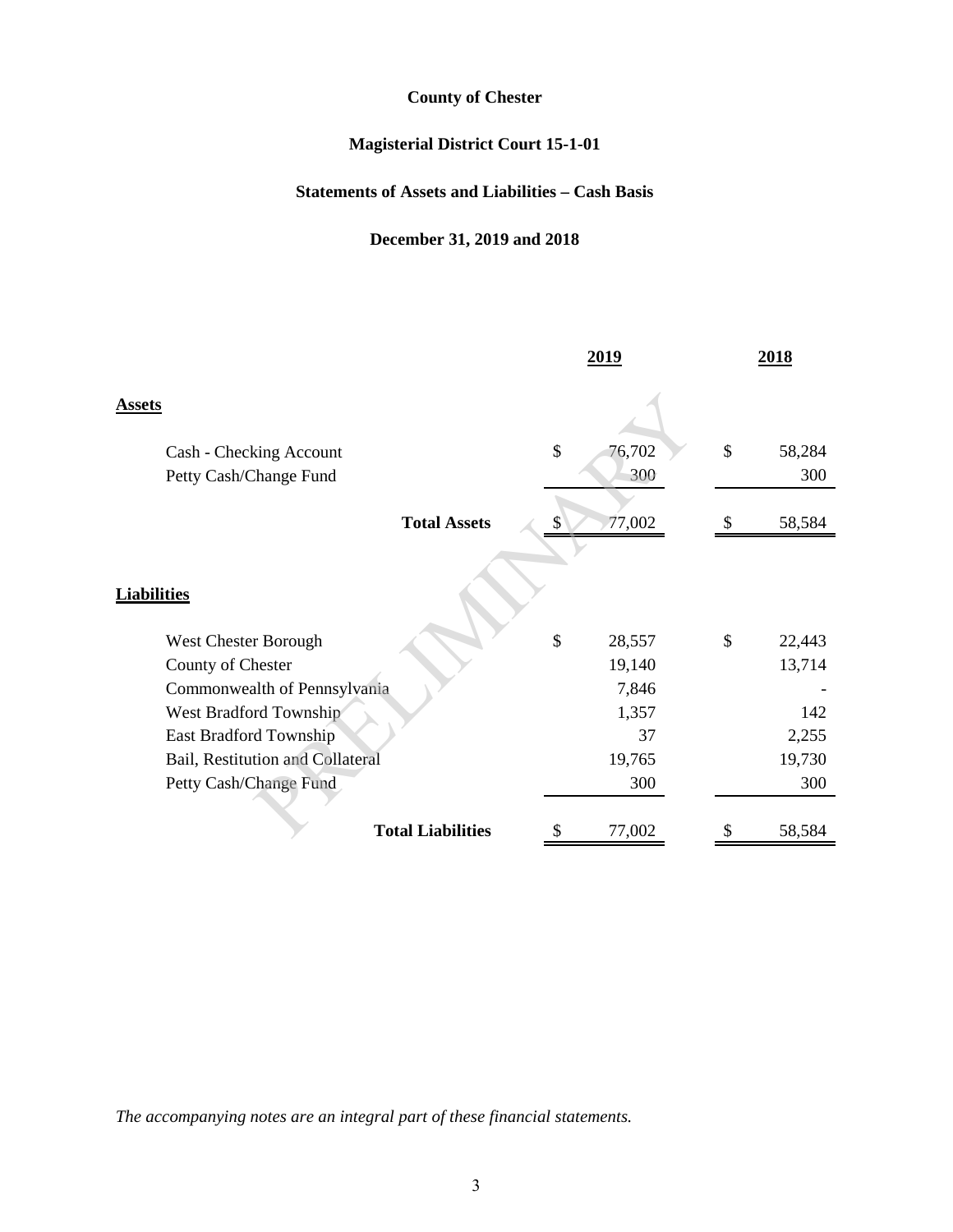# **County of Chester**

# **Magisterial District Court 15-1-01**

# **Statements of Receipts, Disbursements and Cash Balances – Cash Basis**

## **For the Years Ended December 31, 2019 and 2018**

|                                   | 2019    |         | 2018 |         |
|-----------------------------------|---------|---------|------|---------|
| <b>Receipts</b>                   |         |         |      |         |
| <b>Fines and Costs</b>            | \$      | 862,761 | \$   | 751,019 |
| Bail, Restitution, and Collateral |         | 118,237 |      | 128,817 |
| <b>Total Receipts</b>             |         | 980,998 |      | 879,836 |
| <b>Disbursements</b>              |         |         |      |         |
| Commonwealth of Pennsylvania      |         | 391,283 |      | 358,634 |
| <b>West Chester Borough</b>       |         | 249,661 |      | 207,824 |
| County of Chester                 |         | 184,139 |      | 167,387 |
| East Bradford Township            | 10,507  |         |      | 8,356   |
| West Bradford Township            | 8,788   |         |      | 7,866   |
| Bail, Restitution, and Collateral | 118,202 |         |      | 126,776 |
| <b>Total Disbursements</b>        |         | 962,580 |      | 876,843 |
| <b>Cash Increase (Decrease)</b>   |         | 18,418  |      | 2,993   |
| Cash, Beginning of Year           |         | 58,284  |      | 55,291  |
| Cash, End of Year                 | \$      | 76,702  | \$   | 58,284  |

*The accompanying notes are an integral part of these financial statements.*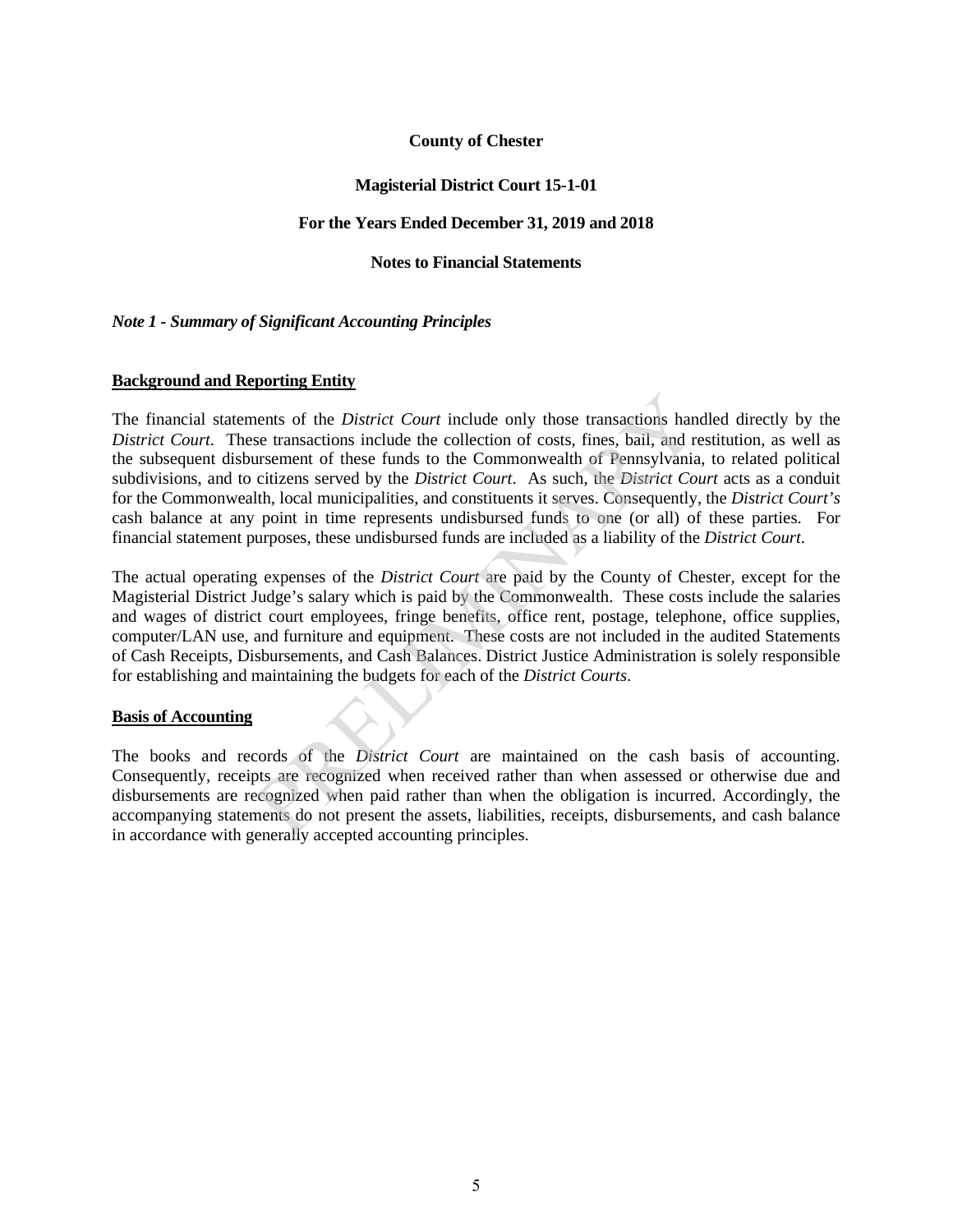

# **COUNTY OF CHESTER** OFFICE OF THE CONTROLLER

313 WEST MARKET STREET, SUITE 6302, P.O. BOX 2748, WEST CHESTER, PA 19380-0991 TELEPHONE: (610) 344-6155 FAX: (610) 344-6750

**MARGARET REIF** CONTROLLER

March 1, 2021

Vicky Bartholomew, Minor Judiciary Administrator Court Administration Chester County Justice Center 201 West Market Street, Suite 4100 West Chester, PA 19380-0989

#### **INDEPENDENT AUDITOR'S REPORT**

#### **Independent Auditor's Report on Internal Control Over Financial Reporting and on Compliance and Other Matters**

In planning our audit of the financial statements of District Court 15-1-01 *(District Court)* as of and for the year ended December 31, 2019, in accordance with auditing standards generally accepted in the United States of America, we considered the *District Court's* internal control over financial reporting as a basis for designing our audit procedures for the purpose of expressing our opinion on the financial statements, but not for the purpose of expressing an opinion on the effectiveness of the *District Court's* internal control over financial reporting. Accordingly, we do not express an opinion on the effectiveness of the *District Court's* internal control over financial reporting.

Our consideration of internal control over financial reporting was for the limited purpose described in the preceding paragraph and was not designed to identify all deficiencies in internal control over financial reporting that might be significant deficiencies or material weaknesses and therefore, there can be no assurance that all significant deficiencies or material weaknesses have been identified.

A deficiency in internal control exists when the design or operation of a control does not allow management or employees, in the normal course of performing their assigned functions, to prevent, or detect and correct misstatements on a timely basis. A material weakness is a deficiency, or a combination of deficiencies, in internal control, such that there is a reasonable possibility that a material misstatement of the *District Court's* financial statements will not be prevented, or detected and corrected on a timely basis. A *significant deficiency* is a deficiency, or a combination of deficiencies, in internal control that is less severe than a material weakness, yet important enough to merit attention by those charged with governance.

As part of obtaining reasonable assurance about whether the *District Court's* financial statements are free of material misstatement, we performed tests of its compliance with certain provisions of laws and regulations, noncompliance with which could have a direct and material effect on the determination of financial statement amounts. However, providing an opinion on compliance with those provisions was not an objective of our audit, and accordingly, we do not express such an opinion. The results of our tests disclosed no instances of noncompliance or other matters that are required to be reported under *Government Auditing Standards*.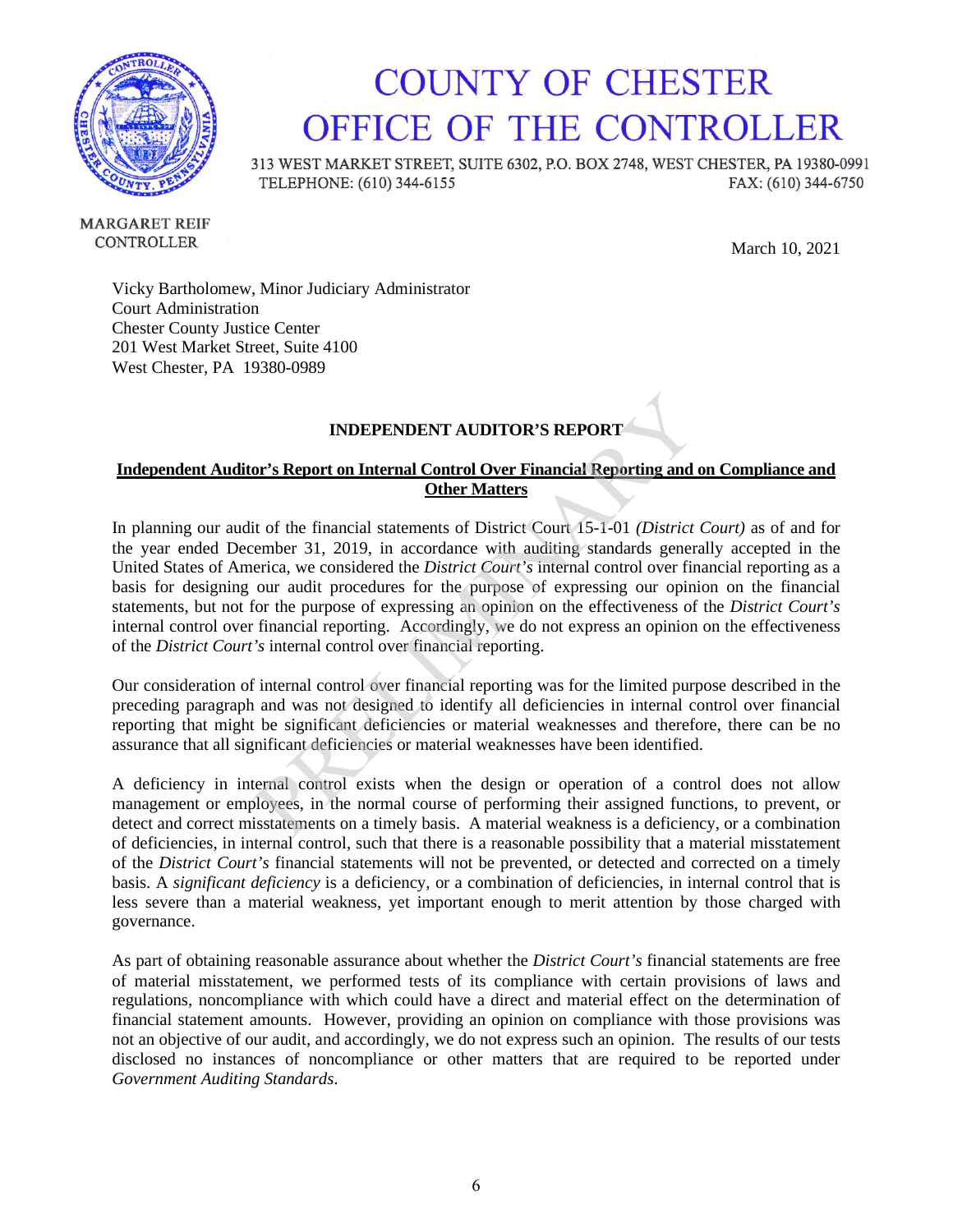#### **Independent Auditor's Report on Internal Control Over Financial Reporting and on Compliance and Other Matters**

Our audit disclosed no material weaknesses that, in our opinion, pose a significant risk to the *District Court* or to the County of Chester.

This report is intended for the information of the Chester County Commissioners, the Chester County Court of Common Pleas, the Auditor General of Pennsylvania, and all other political affiliates served by the *District Court*. This report is, however, a matter of public record, and its distribution is not limited.

Margaret Reif **Controller**